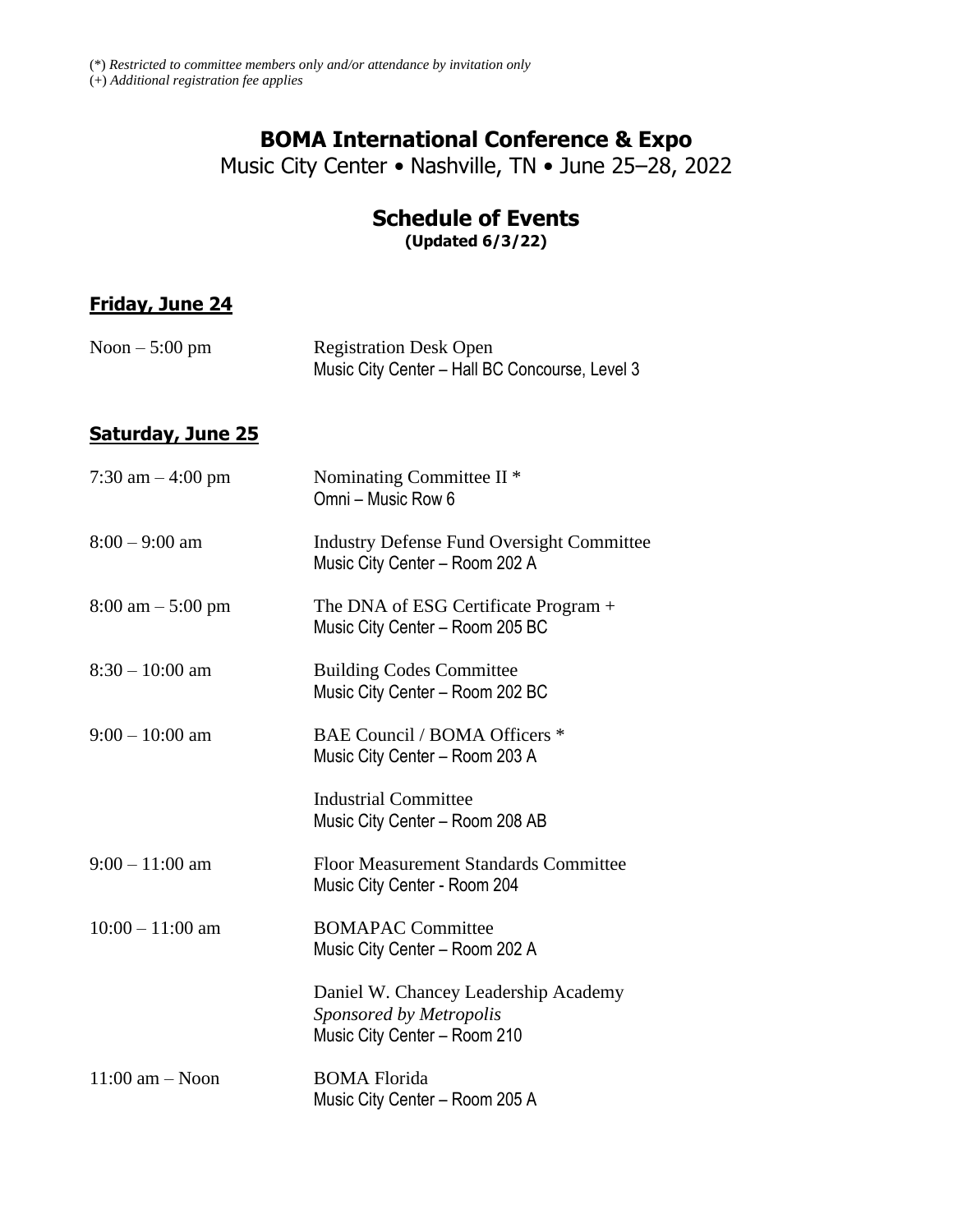| $4 \mu \leq C$          | Diversity, Equity and Inclusion Forum<br>Music City Center - Room 208 AB                     |
|-------------------------|----------------------------------------------------------------------------------------------|
| $11:00$ am $- 12:30$ pm | Preparedness Committee<br>Music City Center - Room 202 BC                                    |
| Noon $-1:00$ pm         | Membership Development Committee<br>Music City Center - Room 201 AB                          |
| $12:30 - 2:00$ pm       | Southern Region Board Meeting *<br>Music City Center - Room 202 A                            |
|                         | Mid-Atlantic Region Board Meeting *<br>Music City Center - Room 205 A                        |
| $1:00 - 4:00$ pm        | Legislative Affairs Sub-Committee<br>Music City Center - Room 202 BC                         |
| $2:00 - 3:00$ pm        | <b>Emerging Professionals Forum</b><br>Music City Center - Room 208 AB                       |
| $2:00 - 3:30$ pm        | Awards Committee and BOMA 360 Performance Program Council<br>Music City Center - Room 201 AB |
| $2:00 - 4:00$ pm        | Cornerstone Partners Meeting *<br>Music City Center - Room 204                               |
| $4:00 - 5:30$ pm        | <b>Town Hall Forum</b><br>Music City Center - Room 209 A-C                                   |
| $5:30 - 6:30$ pm        | Future Leaders Reception *<br>Sponsored by Metropolis<br>Omni - Legends Ballroom C           |
|                         | Speed Networking with the BOMA Cornerstone Partners *<br>Omni - Legends Ballroom B           |

## **Sunday, June 26**

| $7:30 - 8:45$ am | <b>BOMA Regional Breakfasts</b><br><b>Sponsored by Naylor Association Solutions</b> |
|------------------|-------------------------------------------------------------------------------------|
|                  | Mid-Atlantic Region Breakfast<br>Music City Center - Room 214                       |
|                  | Midwest Northern Region Breakfast<br>Music City Center - Room 208 A                 |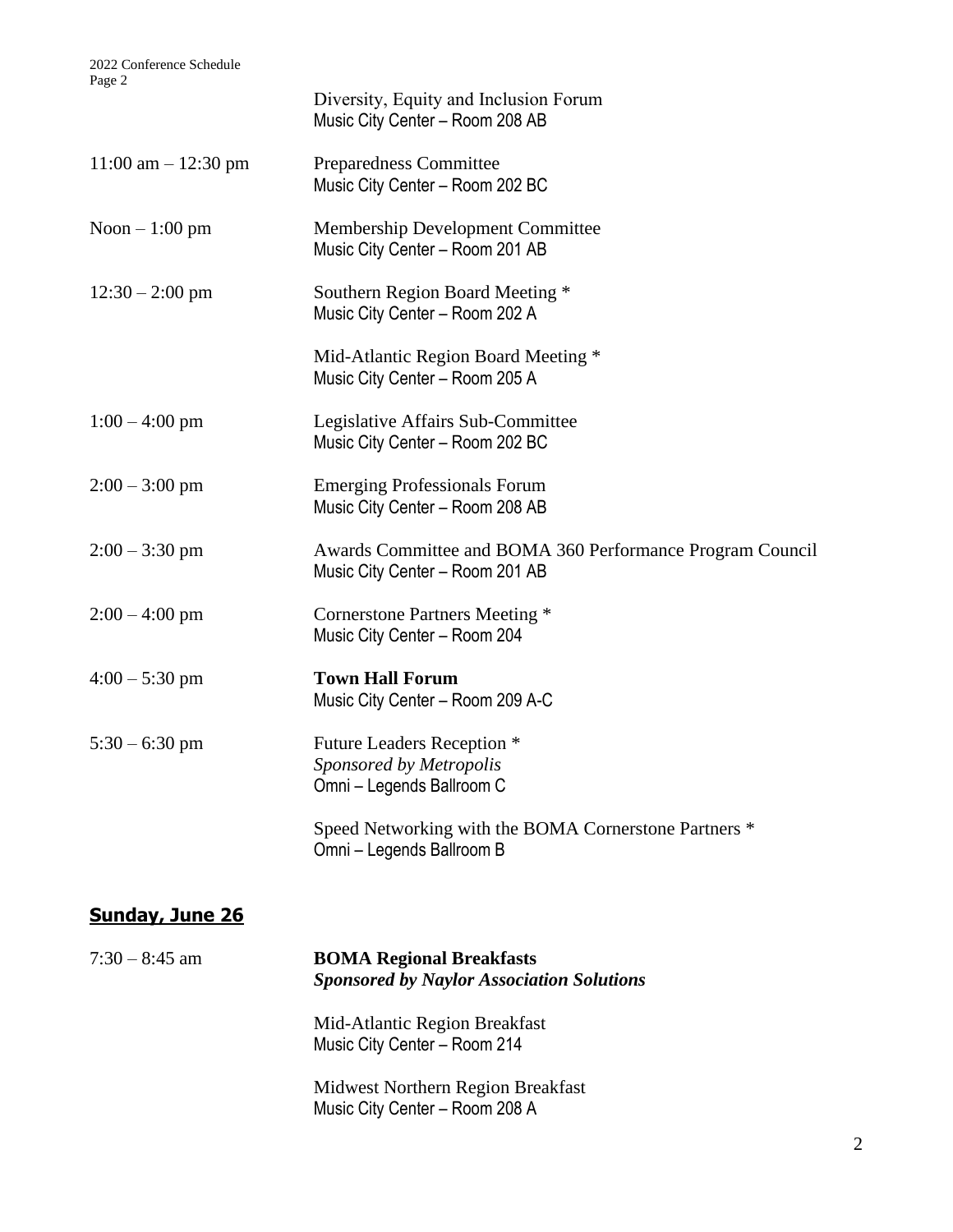|                  | North Central Region Breakfast<br>Music City Center - Room 205 C                                                                                       |
|------------------|--------------------------------------------------------------------------------------------------------------------------------------------------------|
|                  | Pacific Northwest Region Breakfast<br>Music City Center - Room 212                                                                                     |
|                  | Pacific Southwest Region Breakfast<br>Music City Center - Room 205 B                                                                                   |
|                  | <b>Southern Region Breakfast</b><br>Music City Center - Room 205 A                                                                                     |
|                  | <b>Southwest Region Breakfast</b><br>Music City Center - Room 208 B                                                                                    |
|                  | International Affiliates / Members-at-Large Breakfast<br>Music City Center - Room 211                                                                  |
| $8:45 - 9:45$ am | <b>Education Sessions:</b>                                                                                                                             |
|                  | Bridging the Gap – Enhancing Communication Between Engineering<br>and Administrative Teams<br>Sponsored by WorkSpace<br>Music City Center - Room 201 A |
|                  | Designing for Diversity, Equity and Inclusion: Steps to Creating<br>Workplace Inclusion<br>Sponsored by Honeywell<br>Music City Center - Room 201 B    |
|                  | The Future Starts Now: How to Transform Sustainability into<br>Profitability<br>Sponsored by BREEAM USA<br>Music City Center - Room 202 A              |
|                  | Lessons Learned: Commercial Property Management Post-Pandemic<br>Music City Center - Room 202 B                                                        |
|                  | Next Generation Training Strategies that Keep Emerging Workforce<br>Engaged<br>Sponsored by WorkSpace<br>Music City Center - Room 202 C                |
|                  | The Pathway to Net Zero: Best Practices for Integrating Renewable<br>Energy<br>Sponsored by BREEAM USA<br>Music City Center - Room 204                 |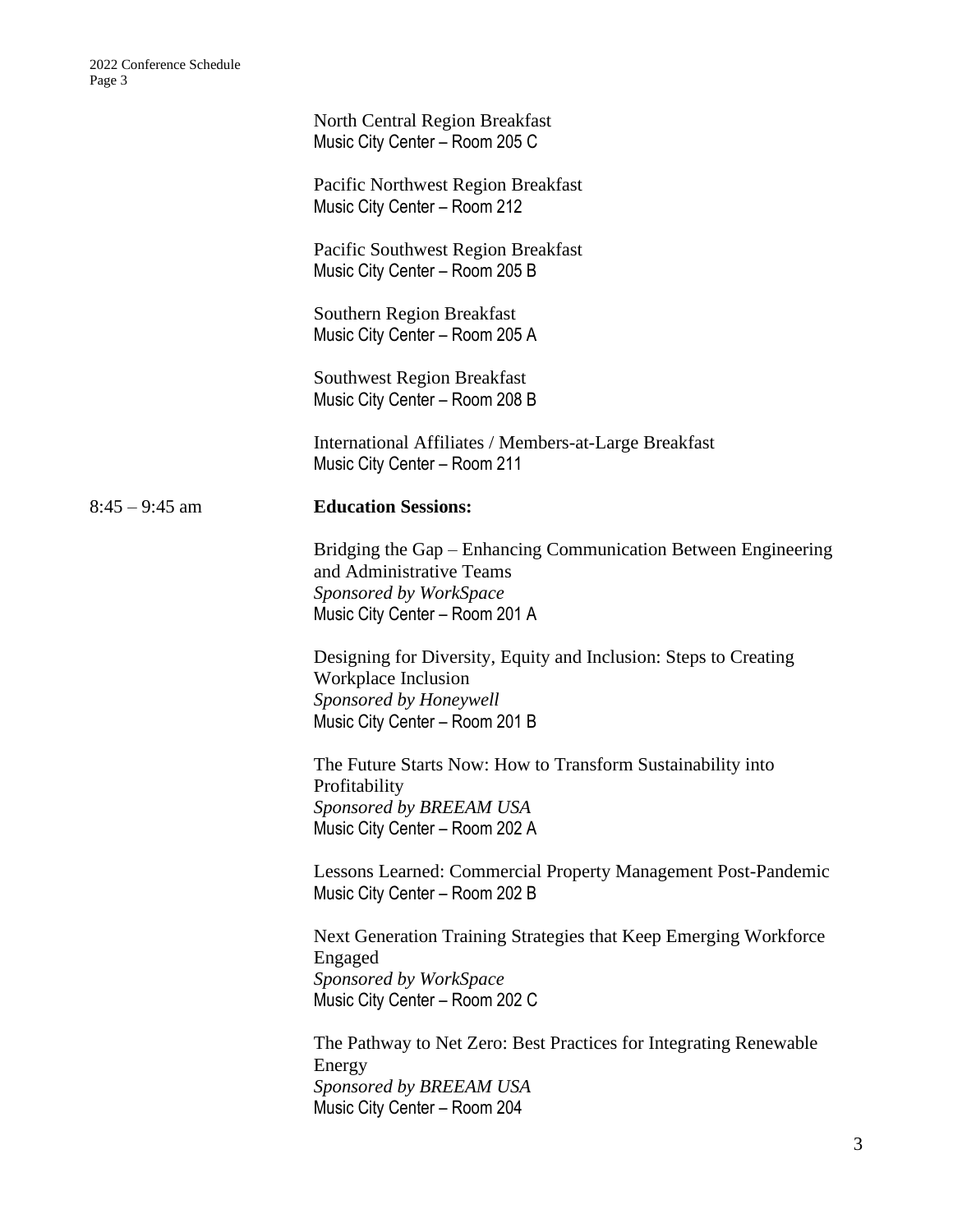| $9:00 - 10:45$ am  | <b>Board of Governors</b><br>Music City Center - Room 207 A-D                                                                                                     |
|--------------------|-------------------------------------------------------------------------------------------------------------------------------------------------------------------|
| $10:00 - 11:00$ am | <b>Education Sessions:</b>                                                                                                                                        |
|                    | 10 Game-Changing Trends Derived from Building Certification Rating<br><b>Systems</b><br>Music City Center - Room 202 A                                            |
|                    | Dealing with Pandemic Pathogens and Other Infectious Agents Where<br>People Live, Work and Gather<br>Music City Center - Room 201 B                               |
|                    | Persuasive Communication: Getting What You Want and What You<br>Need<br>Sponsored by WorkSpace<br>Music City Center - Room 202 C                                  |
|                    | <b>Retrofitting Buildings for Climate Risk</b><br>Sponsored by BREEAM USA<br>Music City Center - Room 204                                                         |
|                    | Returning to Place: How Real Estate Needs to Adapt and Unlock Value<br>Through Human Experience<br>Sponsored by Honeywell<br>Music City Center - Room 202 B       |
|                    | Security on Industrial Properties: Homelessness and Protecting<br>Your Building<br>Sponsored by UL<br>Music City Center - Room 201 A                              |
| $11:00 - 12:30$ pm | <b>Sunday Opening Keynote</b><br>Sponsored by USAA Real Estate<br>Music City Center - Grand Ballroom BC                                                           |
| $12:30 - 5:30$ pm  | <b>BOMA Expo Grand Opening &amp; Lunch</b><br>Music City Center - Exhibit Hall BC                                                                                 |
| $1:00 - 2:00$ pm   | <b>SOLUTIONS SHOWCASE: Buildings and Carbon Reduction: The</b><br>Newest Tools from EPA and DOE<br>Music City Center - Exhibit Hall BC, Solutions Showcase Room 2 |
| $1:00 - 5:00$ pm   | Pay it Forward, Y'all - Community Service Event<br>Music City Center - Exhibit Hall BC, Aisle 600                                                                 |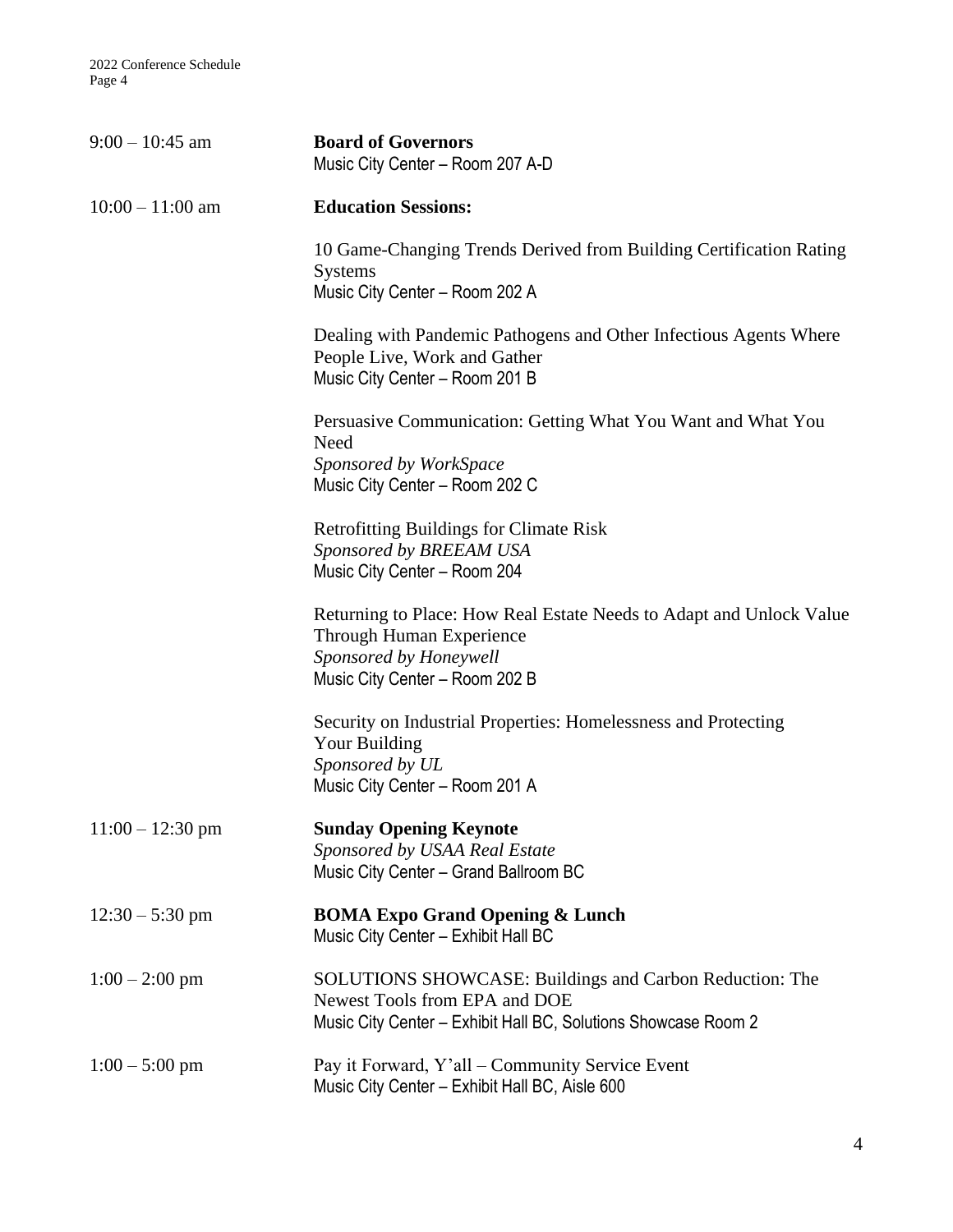| agu J                    | <b>BOMI</b> Instructor Development Workshop *<br>Music City Center - Room 212                                                                                                     |
|--------------------------|-----------------------------------------------------------------------------------------------------------------------------------------------------------------------------------|
| $1:55 - 2:25$ pm         | <b>SOLUTIONS SHOWCASE: Creating a Unified Communication</b><br>Platform: TouchSource and Granite Properties<br>Music City Center - Exhibit Hall BC, Solutions Showcase Room 1     |
| $2:00 - 3:00 \text{ PM}$ | Regional Presidents Meeting *<br>Music City Center - Room 203 A                                                                                                                   |
| $2:15 - 3:15$ pm         | <b>SOLUTIONS SHOWCASE: Electric Vehicle Charging: Opportunities</b><br>and Considerations for Building Managers<br>Music City Center - Exhibit Hall BC, Solutions Showcase Room 2 |
| $2:40 - 3:10$ pm         | SOLUTIONS SHOWCASE: How Sustainability as a Service Benefits<br>Operators and Occupants: Dollars and Scope<br>Music City Center - Exhibit Hall BC, Solutions Showcase Room 1      |
| $3:00 - 4:00$ pm         | Large BOMA Local Associations Networking Exchange *<br>Music City Center - Room 208 B                                                                                             |
|                          | Small/Medium BOMA Local Associations Networking Exchange *<br>Music City Center - Room 208 A                                                                                      |
| $3:25 - 3:55$ pm         | <b>SOLUTIONS SHOWCASE: How Automatic and Manual Door Service</b><br><b>Contracts Benefit Your Bottom Line</b><br>Music City Center - Exhibit Hall BC, Solutions Showcase Room 1   |
| $3:30 - 4:30$ pm         | <b>SOLUTIONS SHOWCASE: Using Smart Building Verification to Drive</b><br><b>Business Outcomes</b><br>Music City Center - Exhibit Hall BC, Solutions Showcase Room 2               |
| $4:10 - 4:40$ pm         | SOLUTIONS SHOWCASE: Room by Room Temperature Control to<br><b>Reduce Energy Consumption</b><br>Music City Center - Exhibit Hall BC, Solutions Showcase Room 1                     |
| $6:00 - 8:00$ pm         | <b>Welcome Party</b><br>Omni - Broadway Ballroom                                                                                                                                  |
| $9:00 \text{ pm}$        | <b>BOMAPAC Fundraiser - Nashville Tractor Tour +</b><br>Off-Site                                                                                                                  |
| <b>Monday, June 27</b>   |                                                                                                                                                                                   |
|                          |                                                                                                                                                                                   |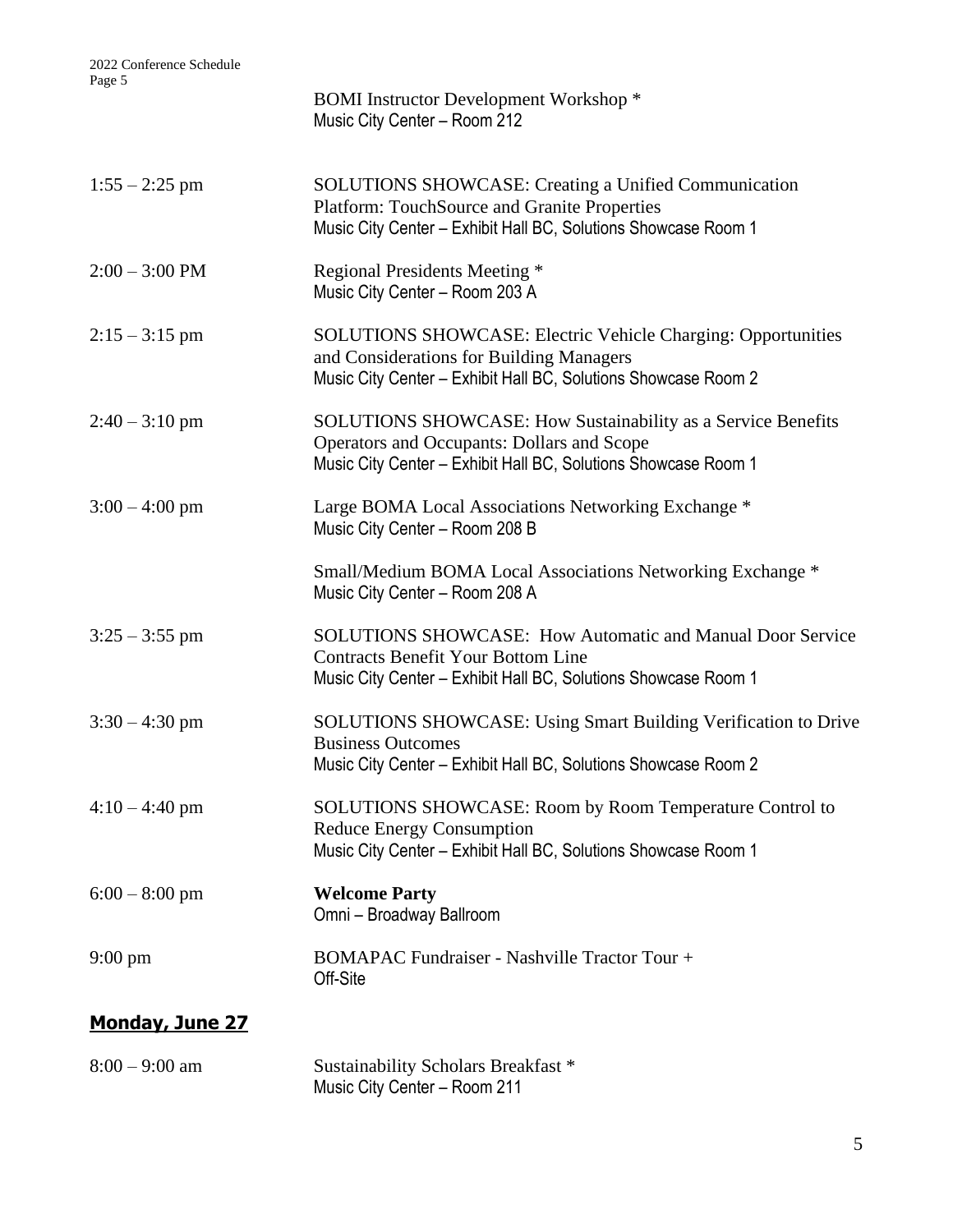| 2022 Conference Schedule<br>Page 6 |                                                                                                                                               |
|------------------------------------|-----------------------------------------------------------------------------------------------------------------------------------------------|
| $8:00 - 9:15$ am                   | Women in Commercial Real Estate Breakfast +<br>Sponsored by Trane<br>Music City Center - Room 209 A-C                                         |
| $9:00 - 9:30$ am                   | New BAE Welcome and Orientation *<br>Music City Center - Room 208 AB                                                                          |
| $9:00 - 10:00$ am                  | NAM Committee Meeting and Education Session<br>Music City Center - Room 205 B                                                                 |
| $9:30 - 10:30$ am                  | <b>Education Sessions:</b>                                                                                                                    |
|                                    | Building Relationships Back in the Office: Earning Trust and Respect<br>Sponsored by WorkSpace<br>Music City Center - Room 202 C              |
|                                    | Green Leasing: A Critical Tool to Meet Carbon Targets and Advance<br><b>ESG</b><br>Sponsored by BREEAM USA<br>Music City Center - Room 205 A  |
|                                    | Post-Pandemic Building Management – Changes, Challenges and Best<br>Practices<br>Music City Center - Room 201 A                               |
|                                    | "The Reports of My Death Are Greatly Exaggerated": Workplaces in<br>2022 and Beyond<br>Sponsored by Honeywell<br>Music City Center - Room 204 |
|                                    | Shining Light on Industrial Community Solar<br>Music City Center - Room 201 B                                                                 |
|                                    | Two Years of a Global Pandemic: Lessons Learned and Plans for the<br>Future<br>Music City Center - Room 202 A                                 |
|                                    | Using Artificial Intelligence for Façade and Structural Inspections<br>Sponsored by Dottid<br>Music City Center - Room 202 B                  |
| $9:30$ am $-$ Noon                 | <b>BOMA</b> Association Executives I<br>Music City Center - Room 208 AB                                                                       |
|                                    | <b>Building Tour: Broadwest</b><br>Depart via Bus from Music City Center - Depart from Room 210 Foyer                                         |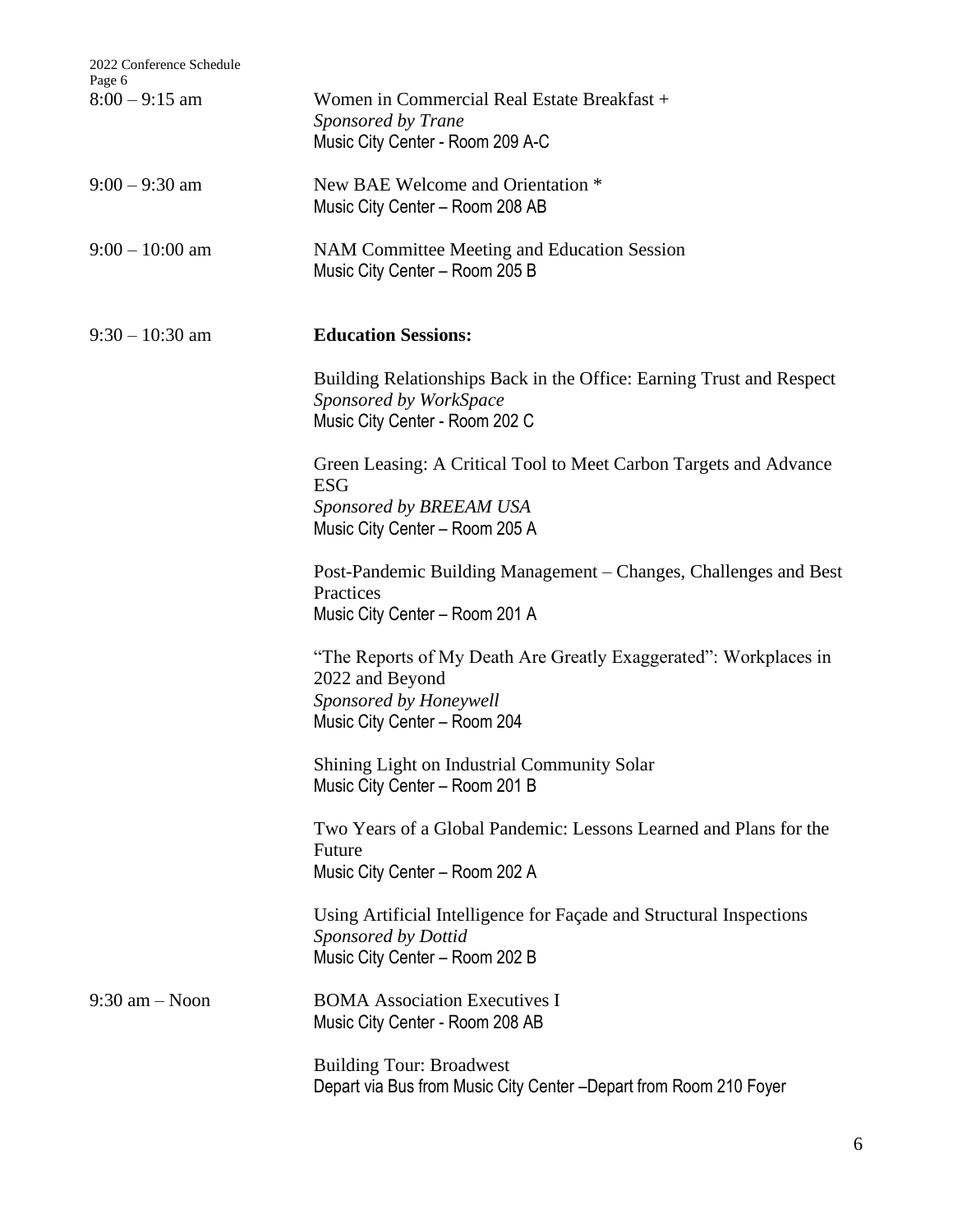|                        | Building Tour: $Fifth + Broadway$<br>Depart form Music City Center - Depart from Room 210 Foyer                                                                                                                               |
|------------------------|-------------------------------------------------------------------------------------------------------------------------------------------------------------------------------------------------------------------------------|
| 10:30 am $-2:30$ pm    | <b>BOMA Expo and Lunch</b><br>Music City Center - Exhibit Hall BC                                                                                                                                                             |
| $10:45 - 11:45$ am     | <b>SOLUTIONS SHOWCASE: Bergdorf Goodman: Fulfilling Corporate</b><br>ESG Ambition by Decarbonizing a Historic Building<br>Music City Center - Exhibit Hall BC, Solutions Showcase 1                                           |
| $11:00$ am $-11:30$ am | <b>SOLUTIONS SHOWCASE: Solving the Credential Management</b><br>Challenges Across Landlord and Tenant Access Control Platforms<br>Music City Center - Exhibit Hall BC, Solutions Showcase 2                                   |
| 11:45 am $-$ 12:15 pm  | <b>SOLUTIONS SHOWCASE: Technology Phaseout Impacts Your</b><br>Elevator Emergency Communications - What's Your Plan?<br>Music City Center - Exhibit Hall BC, Solutions Showcase 2                                             |
| $12:30 - 1:00$ pm      | SOLUTIONS SHOWCASE: Slow Down with Speed Humps: How<br>Traffic Logix Speed Humps and Tables Helped Keep Ecommerce<br><b>Conglomerate Parking Facilities Safe</b><br>Music City Center - Exhibit Hall BC, Solutions Showcase 1 |
| $1:15 - 1:45$ pm       | SOLUTIONS SHOWCASE: How Lincoln Harris and Honeywell Built<br>One of the Smartest Buildings in the World<br>Music City Center - Exhibit Hall BC, Solutions Showcase 2                                                         |
|                        | SOLUTIONS SHOWCASE: The Reimagined Office: How to Attract &<br><b>Retain Tenants with Most-Wanted Amenities</b><br>Music City Center - Exhibit Hall BC, Solutions Showcase 1                                                  |
| $1:30 - 2:30$ pm       | <b>Community Service Committee</b><br>Music City Center - Room 210                                                                                                                                                            |
| $2:00 - 3:00$ pm       | Former Officers Council *<br>Music City Center - Room 212                                                                                                                                                                     |
| $2:30 - 4:00$ pm       | <b>BOMI</b> Information Session for BAEs<br>Music City Center - Room 208 AB                                                                                                                                                   |
| $2:45 - 3:45$ pm       | <b>Education Sessions:</b>                                                                                                                                                                                                    |
|                        | Building Structure Condition Assessment: How to Avoid Catastrophe<br>Music City Center - Room 202 A                                                                                                                           |
|                        | Industrial Fire Sprinklers 101<br>Sponsored by UL<br>Music City Center - Room 205 B                                                                                                                                           |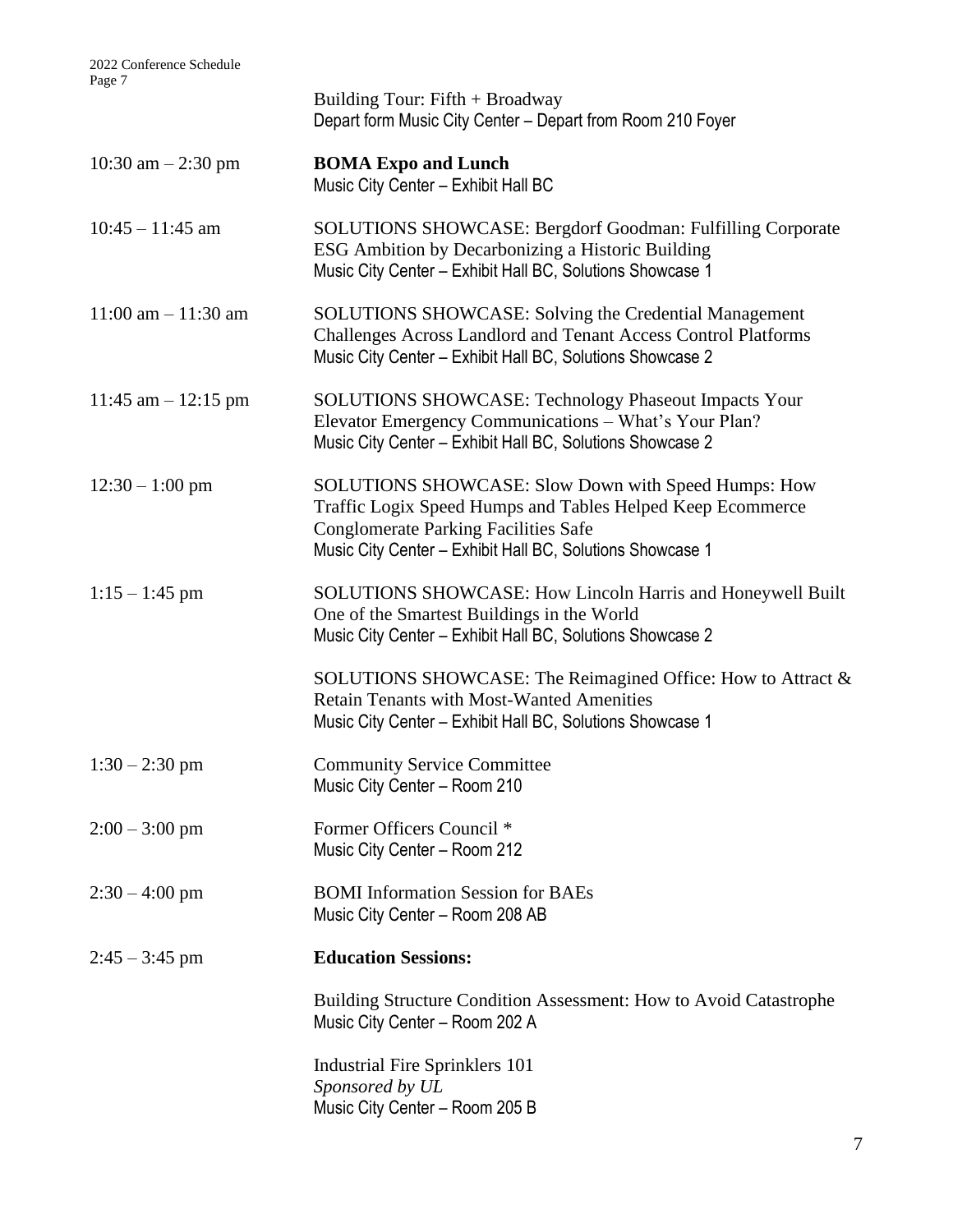|                  | Gathering Spaces in a Hybrid Work World: Bridging Technology and<br><b>Human Connections</b><br>Sponsored by Dottid<br>Music City Center - Room 202 C                             |
|------------------|-----------------------------------------------------------------------------------------------------------------------------------------------------------------------------------|
|                  | Healthy Buildings, Healthy People: Strategies for Employee Well-Being<br>and Sustainable Business Growth<br>Music City Center - Room 205 A                                        |
|                  | Hitting the Target: Decarbonization in Existing Buildings<br>Sponsored by BREEAM USA<br>Music City Center - Room 201 A                                                            |
|                  | Integrating Lighting and HVAC to Create Healthy Buildings<br>Sponsored by BREEAM USA<br>Music City Center - Room 201 B                                                            |
|                  | Personal Branding Workshop: Crafting YOU<br>Sponsored by WorkSpace<br>Music City Center - 202 B                                                                                   |
| $3:00 - 5:00$ pm | International Council and National Advisory Council Session *<br>Music City Center - Room 205 C                                                                                   |
| $4:00 - 5:00$ pm | <b>Education Sessions:</b>                                                                                                                                                        |
|                  | Achieving Net Zero Carbon Through Property-Specific Strategies Using<br>One of Three Pathways<br>Sponsored by BREEAM USA<br>Music City Center - Room 204                          |
|                  | Boosting Occupant Wellness and Productivity with Biophilic Design –<br>Case Studies from Visionary Corporations<br>Music City Center - Room 201 B                                 |
|                  | Every Space is Now a Smart Space: How Cloud-Based, Data-Driven<br>Access Control is Evolving the Post-Pandemic Workplace<br>Sponsored by Dottid<br>Music City Center - Room 202 A |
|                  | Exploring Best Practices for Creating and Maintaining Safe and Healthy<br><b>Industrial Spaces</b><br>Sponsored by UL<br>Music City Center - Room 201 A                           |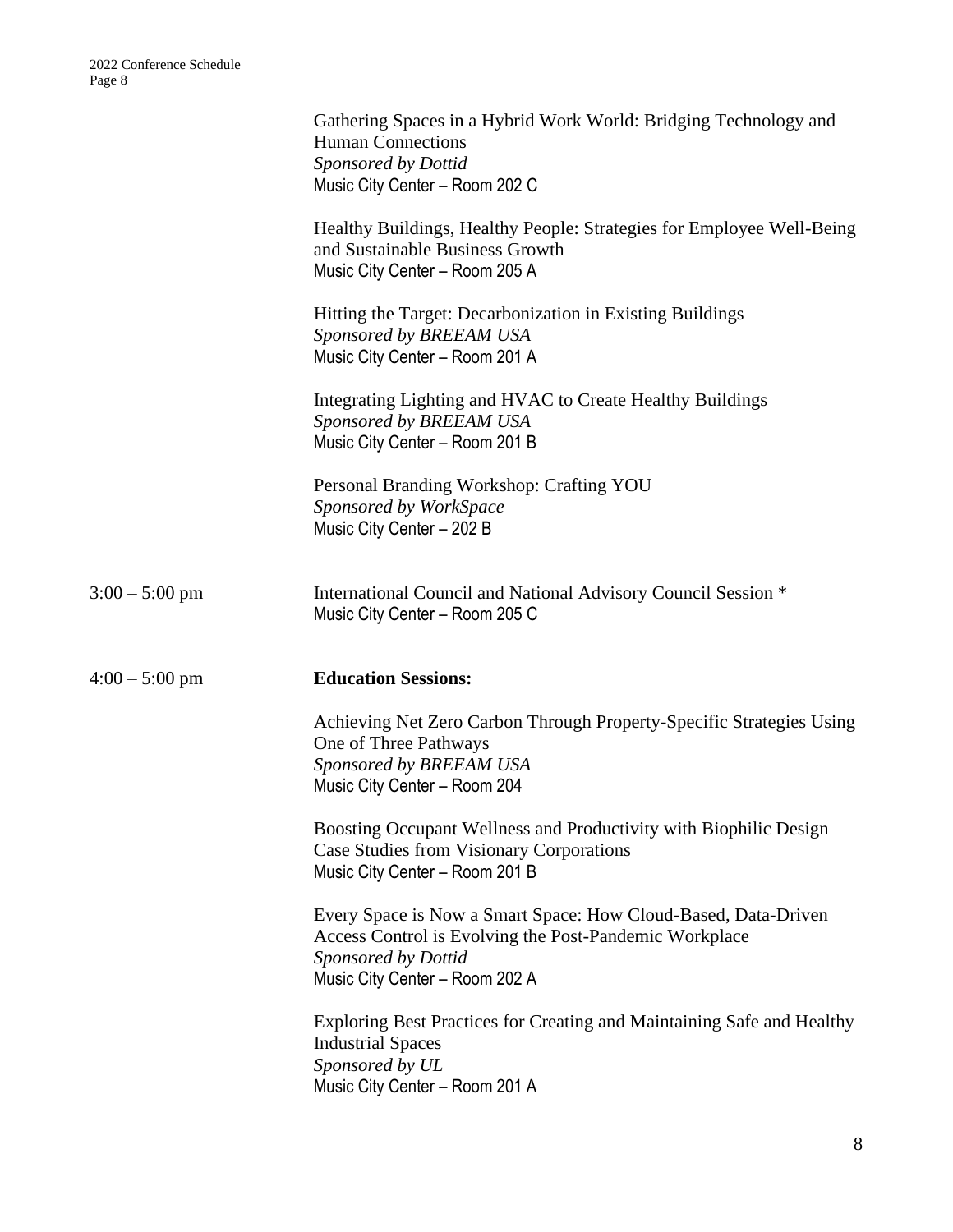|                         | The Intersection of Energy and Indoor Air Quality<br>Sponsored by BREEAM USA<br>Music City Center - Room 205 A                         |
|-------------------------|----------------------------------------------------------------------------------------------------------------------------------------|
|                         | Lead by Giving<br>Sponsored by WorkSpace<br>Music City Center - Room 202 B                                                             |
|                         | Using Certification to Ace Your Health and Wellness Goals<br>Music City Center - Room 205 B                                            |
| After 5:00 pm           | <b>Exhibitor Hospitality Events</b><br><b>Various Venues</b>                                                                           |
| <b>Tuesday, June 28</b> |                                                                                                                                        |
| $9:00 - 10:30$ am       | <b>Tuesday Keynote Session</b><br>Sponsored by Yardi<br>Music City Center - Grand Ballroom BC                                          |
| $10:30 - 11:30$ am      | OBS LLC Board *<br>Music City Center - Room 210                                                                                        |
| $10:45 - 11:45$ am      | <b>Education Sessions:</b>                                                                                                             |
|                         | Cloud vs. On-Prem: Bridging the Gap Between Building Teams and<br>Tenants,<br>Sponsored by Dottid<br>Music City Center - Room 201 B    |
|                         | Decarbonization 2022: Business Case and Steps Toward Carbon<br>Neutrality<br>Sponsored by BREEAM USA<br>Music City Center - Room 201 A |
|                         | Employee Turnover: Why There is No Need to be Resigned<br>Sponsored by WorkSpace<br>Music City Center - Room 204                       |
|                         | Turn Your "Well" Into a Geyser: Supercharge Your Building's Wellness<br>Profile with these Inclusive Design Strategies                 |
|                         | Music City Center - 202 A                                                                                                              |
| $11:00$ am $-1:00$ pm   | <b>BOMA</b> Association Executives II<br>Music City Center - Room 208 AB                                                               |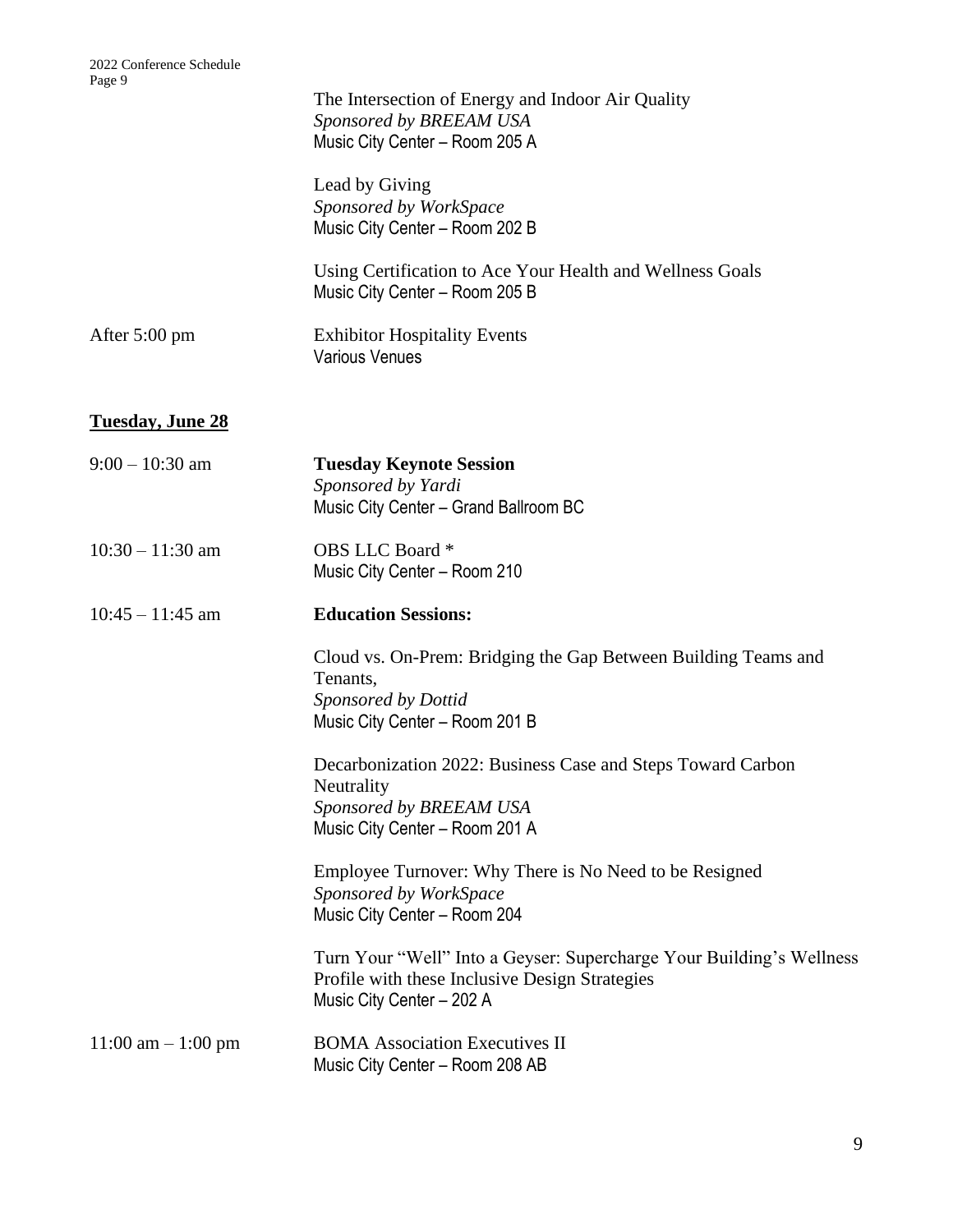| 11:30 am $-1:30$ pm | National Advisory Council Session & Lunch with Cornerstone Partners*<br>Music City Center - Room 205 C                                                                                                       |
|---------------------|--------------------------------------------------------------------------------------------------------------------------------------------------------------------------------------------------------------|
| Noon $-1:00$ pm     | <b>Education Sessions:</b>                                                                                                                                                                                   |
|                     | Building Failures, Codes and Insurance: What is Required, What is<br>Covered and What's the Difference<br>Music City Center - Room 202 A                                                                     |
|                     | <b>Restoration of Industrial Properties</b><br>Sponsored by UL<br>Music City Center - Room 201 B                                                                                                             |
|                     | The State of the Solar Industry: National, State and Local Policies<br>Driving the Adoption of Onsite Renewables<br>Sponsored by BREEAM USA<br>Music City Center - Room 202 B                                |
|                     | Winning in Today's Tight Talent Market: Attract Great Candidates and<br>Build a Diverse Talent Pipeline with Best Practices for Inclusive Hiring<br>Sponsored by WorkSpace<br>Music City Center - Room 201 A |
| Noon $-1:00$ pm     | TOBY Masterclass: Winning, Judging and Everything In Between<br>Music City Center - Room 202 C                                                                                                               |
| $1:00 - 2:30$ pm    | <b>Government Affairs Committee</b><br>Music City Center - Room 205 A                                                                                                                                        |
| $1:15 - 2:15$ pm    | <b>Education Sessions:</b>                                                                                                                                                                                   |
|                     | Showcase Your Talent - CMCP® Certification<br>Music City Center – Room 201 B                                                                                                                                 |
|                     | Creating a Happy, Optimistic and Productive Workplace<br>Music City Center - Room 202 B                                                                                                                      |
|                     | How Property Owners and Managers Can Take Advantage of New<br>Electric Vehicle Legislation<br>Sponsored by BREEAM USA<br>Music City Center - Room 202 A                                                      |
|                     | Office Tenants: Return. Reconfigure. Retain<br>Sponsored by Honeywell<br>Music City Center - Room 201 A                                                                                                      |
|                     | Reaching Beyond the Low Hanging Fruit: Drivers of Building Retrofits<br>Music City Center - Room 204                                                                                                         |